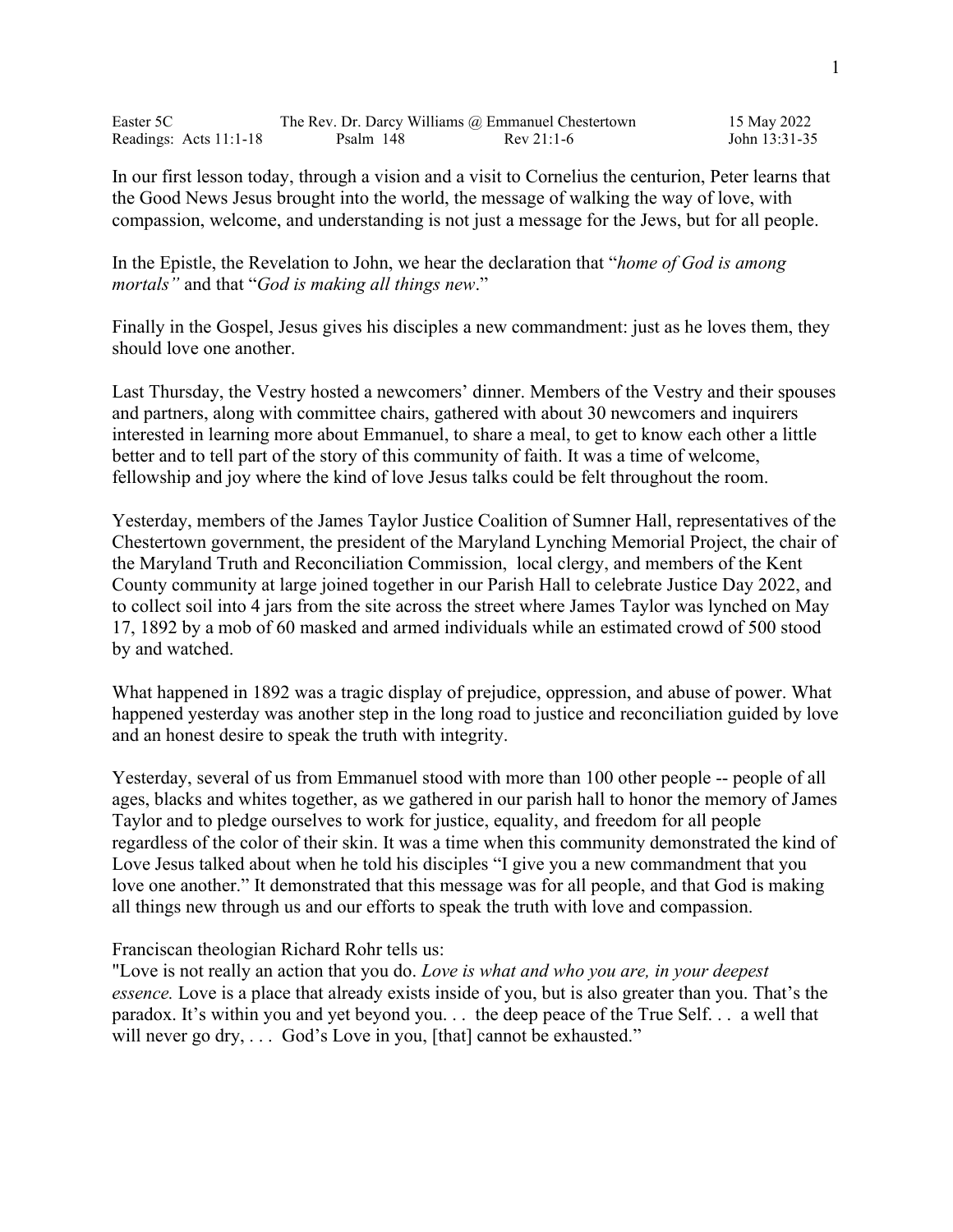It is the kind of love that we work for, as we live Jesus' Way of Love that teaches us what is right, what is true, what is good and what is just. It is the Way of life Jesus taught, Peter preached and John saw in his vision.

But for the next few minutes, instead of listening to my words, I want to share part of a favorite book on mine that through illustrations and simple dialogue teaches about life and love far better than I. The book is "**The Boy, the Mole, the Fox, and the Horse"** by Charlie Mackesy.<sup>i</sup>

It begins with a small boy who is lonely when a mole suddenly appears. They say hello and the then the mole says "I'm so small." "Yes", answers the boy, "but you make a huge difference."

Then the mole asks "What do you want to be when you grow up?" "Kind" said the boy.

"What do you think success is?" asked the boy. "To love" said the mole.

After a conversation about the virtues of cake – which the mole believes is the answer to most questions, the mole talks about fear, "Most of the old moles I know wish they had listened less to their fears and more to their dreams."

As the boy and the mole look out over the vastness of nature in front of them the boy asks, "What is that over there?" "It's the wild" said the mole "Don't fear it" "Imagine how we would be if we were less afraid."

On the next page, the boy and the mole are sitting on a limb in a tree and a fox comes along, but gets caught in a snare. As the boy and mole approach the fox, he stares at the mole and angrily threatens him, but the mole reminds him what will happen to the fox if he stays caught in the snare, and with that the mole chewed through the wire with his tiny teeth.

Then the mole tells the boy, "One of our greatest freedoms is how we react to things." Time passes. Their journey continues.

[I read several other quotes from the book to the congregation today, but they are not printed here due to copyright concerns]

I will leave the rest of the book for you to read. It's a book about life: adventure, trust, beauty, kindness, and love. It is a book that reminds us we still have a long way to go, but let's us remember how far we have come. Amen